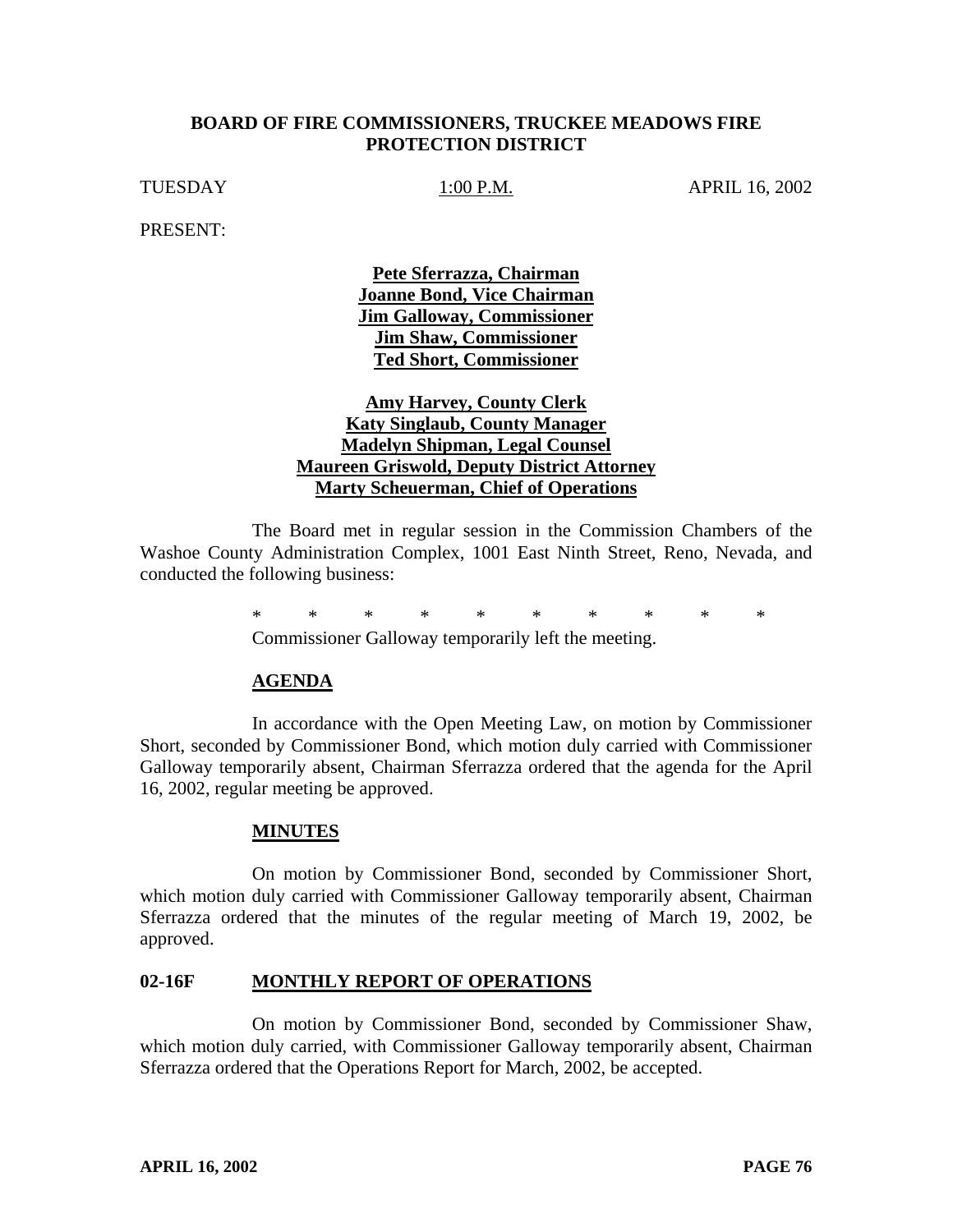#### **02-17F REPORT ON VOLUNTEER/AUXILIARY OPERATIONS**

Roy Slate, Division Chief, Reno Fire Department, provided information concerning the expansion of the Silver Lake Volunteer Fire Station. He said the project design is coming along well and costs are currently close to budget.

Commissioner Shaw complimented the volunteers on the recruitment brochure recently sent out.

\*\*\*\*\*\*\*\*\*\*\*\*

Commissioner Galloway returned to the meeting.

## **VOLUNTEER/AUXILIARY MEMBERSHIP COMMENTS**

No comments were provided.

## **02-18F APPOINTMENT – USERS COMMITTEE FOR WASHOE COUNTY REGIONAL COMMUNICATION SYSTEM**

Upon recommendation of Howard Reynolds, Assistant County Manager, on motion by Commissioner Bond, seconded by Commissioner Short, which motion duly carried, Chairman Sferrazza ordered that Division Chief Marty Scheuerman be appointed as the District's representative on the Users Committee for the Washoe County Regional Communications System; and Rik Kajans be appointed as an alternate to this committee.

# **02-19F REPORT - TENTATIVE BUDGET – FISCAL YEAR 2002/2003**

Mary Walker, Consultant, reviewed the FY 2002/03 budget and responded to questions of the Board. She advised that the budget does not contain a proposed tax increase or operational deficits, and total Fire District revenues are projected to increase by 3.2% while expenditures are expected to increase by 2.6%. Ms. Walker stated that EICON has declined to continue that TMFPD worker's compensation insurance beginning July 1, 2002; five insurance carriers contacted by Risk Management refused to provide a bid for workman's compensation insurance; the Washoe County self-funded program was not able to provide workman's compensation insurance because they are not an employer; and the carrier of last resort would result in a huge cost increase.

> \*\*\*\*\*\*\*\*\*\* Madelyn Shipman, Assistant District Attorney, arrived at the meeting and Maureen Griswold, Deputy District Attorney left the meeting.

Ms. Walker reviewed cost information and advised that staff's recommendation is to use the City of Reno's self-funded worker's compensation program to administer and insure TMFPD former employees for FY 02-03; and the rate the City of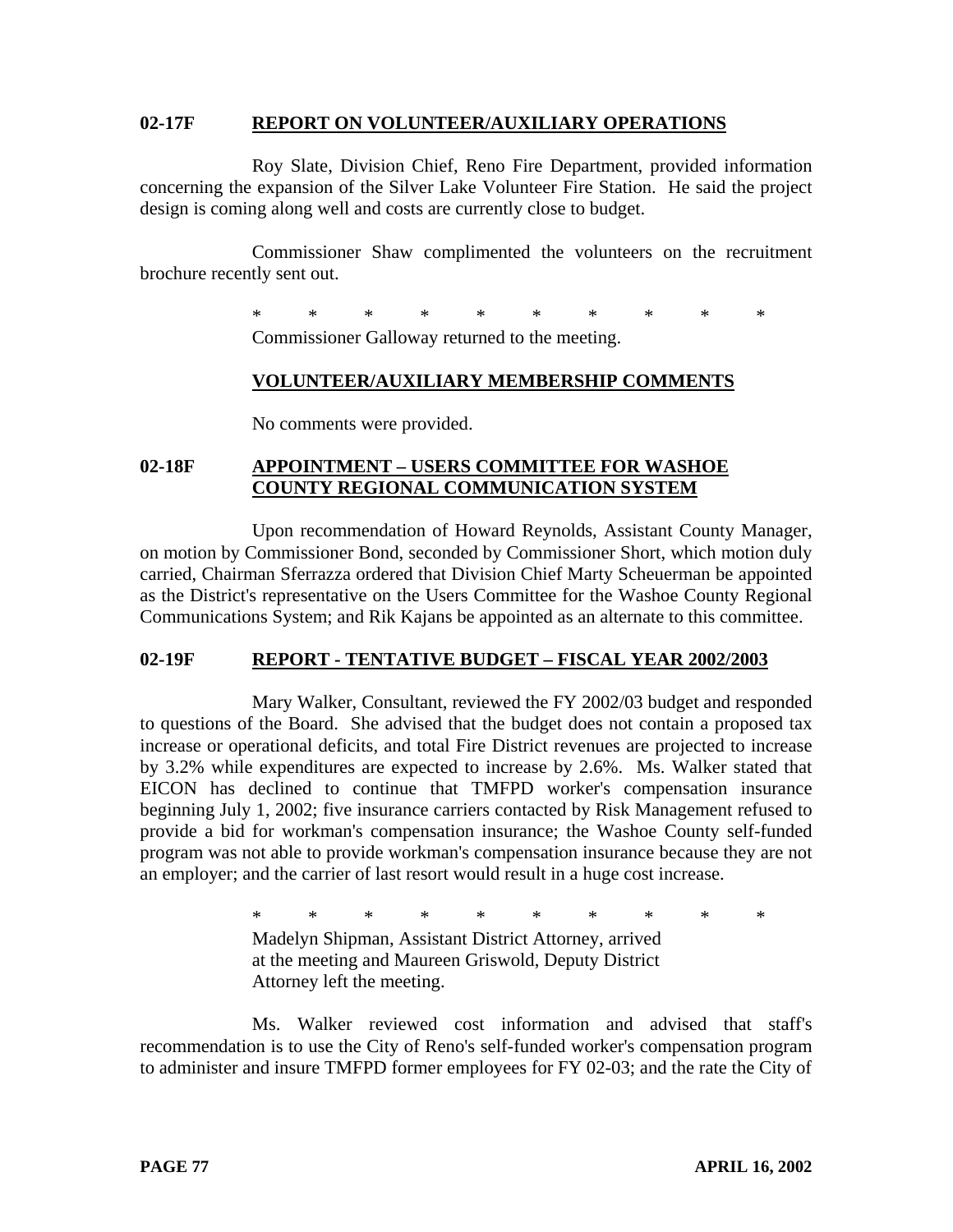Reno will charge is close to what EICON is charging this year. Upon inquiry of Chairman Sferrazza, Ms. Walker advised that the workmen's compensation insurance increase is due to additional legislation that increased the liability to local governments for presumptive eligibility on hepatitis and because two people retired on heart and lung conditions. She explained that legislative changes a few years ago extended the heart and lung coverage to anyone with five years worth of fire service for their entire lives, which is a huge future liability that is not quantifiable at this point.

On motion by Commissioner Bond, seconded by Commissioner Shaw, which motion duly carried, Chairman Sferrazza ordered that the report concerning the Truckee Meadows Fire Protection District's Tentative Budget for Fiscal Year 2002/03 be accepted.

### **02-20F HEART/LUNG AND HEPATITIS LEGISLATION**

Commissioner Galloway discussed issues relating to introducing legislation to address the heart/lung and hepatitis coverage that is not affordable or workable to the governmental entities. Mary Walker, Consultant, said legislation can always be introduced, but it would be difficult because it goes against the fire unions. She advised that Wayne Carlson, Wayne Carlson's Public Employers' Pool, insurance provider for auxiliary and volunteer personnel, has done a great job trying to educate the Legislators. She suggested that staff work with the firefighters and educate them about the insurance coverage problem that results in huge costs.

Marty Scheuerman, Operations Chief, Reno Fire Department, said the legislation applies to law enforcement and other agencies on the Nevada Public Safety Heart and Lung Act, and will have a large impact on their budgets.

Jon Wagner, President, Reno Firefighters Local 731, stated that they get concerned when they see workmen's compensation coverage linked with changes and reforms from local governments because it usually means there is an attempt to cut their benefits. He endorsed the suggestion that staff talk to the firefighters about working together at the Legislature. They would like to work with the City of Reno and the Truckee Meadows Fire Protection District to determine whether the situation needs to be fixed. He urged that the Board not take any overt action to change or recommend reforms until they have had the opportunity to find out what staff is recommending. Mr. Wagner then discussed issues relating to the environmental toxins and stresses encountered by firefighters and why the Legislature passed the stronger language relative to heart and lung and hepatitis coverage.

Commissioner Galloway said he is pleased the firefighters union is willing to talk with staff to determine if there is some common ground regarding the insurance situation. He suggested the talks might include the possibility of the State picking up some of the costs.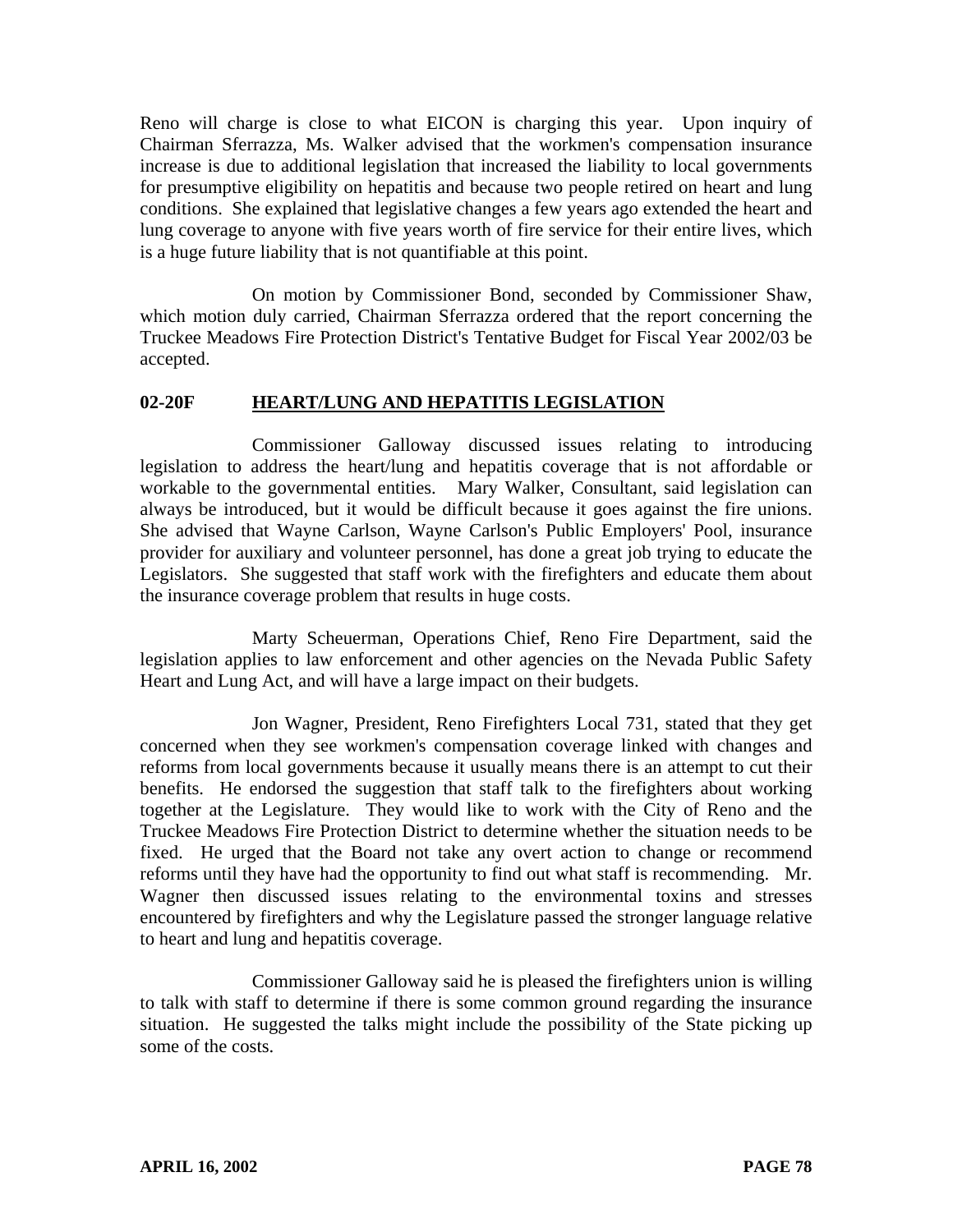Following further discussion, on motion by Commissioner Shaw, seconded by Commissioner Galloway, which motion duly carried, Chairman Sferrazza ordered that Howard Reynolds, Assistant County Manager, Mary Walker, Consultant, and Wayne Carlson, insurance provider, meet with the firefighters to discuss possible solutions to the workmen's compensation insurance coverage problem.

## **UPDATE – REIMBURSEMENT FOR LARGE WILDLAND FIRES – SUMMER OF 1999**

Marty Scheuerman, Operations Chief, Reno Fire Department, reviewed issues concerning the reimbursement for the large wildland fires in the summer of 1999, which included the Lemmon Valley and Mira Loma Fires. He advised that both fires were Sierra Pacific Power Company (SPPCO) equipment related incidents, and staff has worked with the District Attorney's and State Attorney General's Office regarding the possibility of collecting some reimbursement from SPPCO.

# **UPDATE – JOINT FIRE ADVISORY BOARD MEETING OF MARCH 28, 2002**

Marty Scheuerman, Operations Chief, Reno Fire Department, advised that discussion was held at the March 28, 2002 joint meeting about the study regarding the effectiveness of consolidation. He said the predraft is going to the consultant this afternoon and should be ready for distribution to the governing bodies by the end of this month.

# **PUBLIC COMMENTS**

Sam Dehne, Reno citizen, advised of a new watchdog television program coming on line in about three weeks. He said Washoe County should be doing something about the Harley Davidson Motorcycles that break the law every time they drive around the community. He commented about Reno City Mayor Griffin's announcement that he is not running for office again and sang a song regarding that matter.

### **COMMISSONERS'/STAFF'S COMMENTS**

Roy Slate, Division Chief, Reno Fire Department, discussed the status of grant applications through the Fire Act.

Commissioner Short said he believes a joint powers regionalization of fire service should be explored. Commissioner Galloway agreed and suggested that staff recommend to the Board if there are any options to include joint powers with Sparks.

\*\*\*\*\*\*\*\*\*\*\*\*